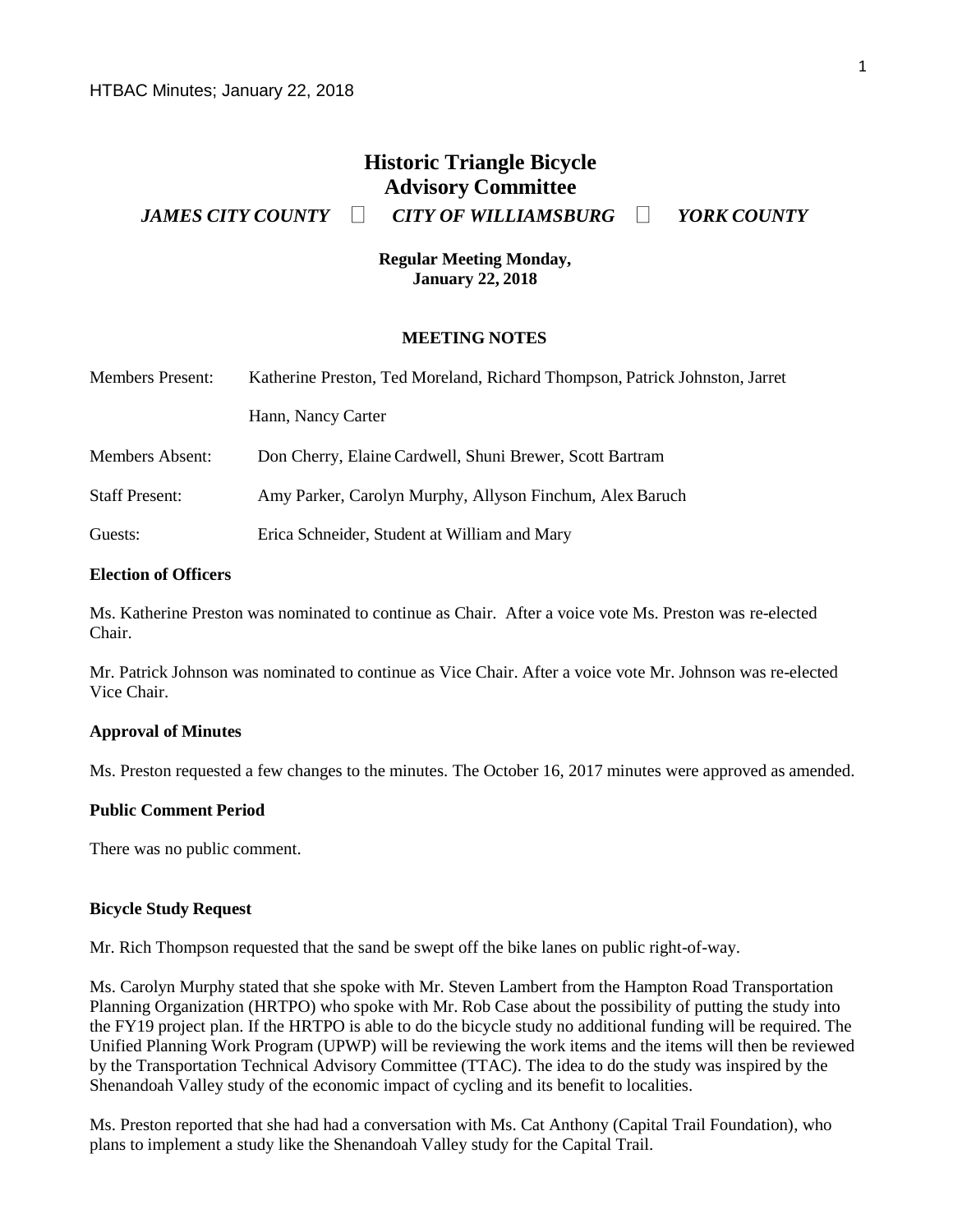### **VDOT Issues**

As a follow-up to last meeting's conversation with Mr. Bolecek, HTBAC members had a conversation about the following questions to pose to VDOT regarding the bicycle lane mapping designations: When did the regulations change from 4 to 5 feet for bicycle lanes? What is the purpose of the VDOT Bikeways map? Will Mr. Bolecek provide a list of the facilities that do not match our map? Ms. Preston agreed to write a letter and distribute it to the rest of the group to review before sending it to Mr. Bolecek and Mr. Stringfield.

## **Bikeway Project Status Report**

York County – Ms. Parker stated that York County is applying for funding to widen Victory Boulevard which would include a bikeway and is still working on Cook Rd.

James City County – Mr. Baruch stated that the Pocahontas Trail Corridor Study is underway and public feedback/outreach is ongoing. He will forward the presentation and survey to the group once it becomes available. JCC staff investigated several questions raised at our October meeting regarding Freedom Park and Six Mount Zion Road. JCC Schools and Parks officials stated that the chain preventing cyclists on the Freedom Park Trail from accessing Jolly Pond Rd. was installed to prevent vehicular access to the trail for reasons of safety. There are no plans to remove it. Mr. Baruch reiterated the statement from the October meeting that the Freedom Park trail was intended as an off- road accommodation from the school to the park and that a paved connection to the road was not a part of the plan. He also noted that this could be added to the Capital Improvement plan in the future. Finally, he reported that staff contacted VDOT regarding the possibility of allowing pedestrian/cycling traffic across the closed dam/road section of Six Mount Zion Road. VDOT responded that the road is closed to all traffic due to safety concerns with the failed dam and the road that crosses it. There are ongoing efforts to fix the dam, but a solution is not imminent and travel across the section remains prohibited.

Ms. Preston asked the following questions of James City County staff:

What is the schedule for sweeping the shoulders of county roads; what roads are included; can a copy of the schedule be supplied to HTBAC?

Mr. Thompson asked these questions:

- Why has James City County not applied to be a bicycle friendly community?
- What is occurring on Rt. 5 near the Chickahominy Riverfront Park regarding electrical work near the Capital Trail

Ms. Carter asked if the Promenade development intends to connect the Winston Terrace subdivision from Winston Drive to the Food Lion through a trail/path.

Williamsburg – Ms. Murphy reported that the City of Williamsburg applied for grant money for a multi-use trail on Francis Street and that a request for proposals is out for a study of the feasibility of bringing a bike share program to the City of Williamsburg. Committee members expressed concern about the condition of Waller Mill Trail because of the uprooting and safety of the trail. Williamsburg staff noted the concern and will contact Parks and Recreation and report back to the Committee in April on repairs. The City is also looking at options for fixing the Carters Grove Country Road from Colonial Williamsburg to the county line.

#### **Old Business**

Ms. Carter raised the issue of directional arrows and different-colored pavement in bicycle lanes, especially in the city. There was some discussion about the pros and cons of the use of such tools to increase bicycle visibility. In terms of directional arrows, Ms. Murphy responded that enforcement is difficult, but that police officers on bicycles are tasked with stopping wrong-direction bikers.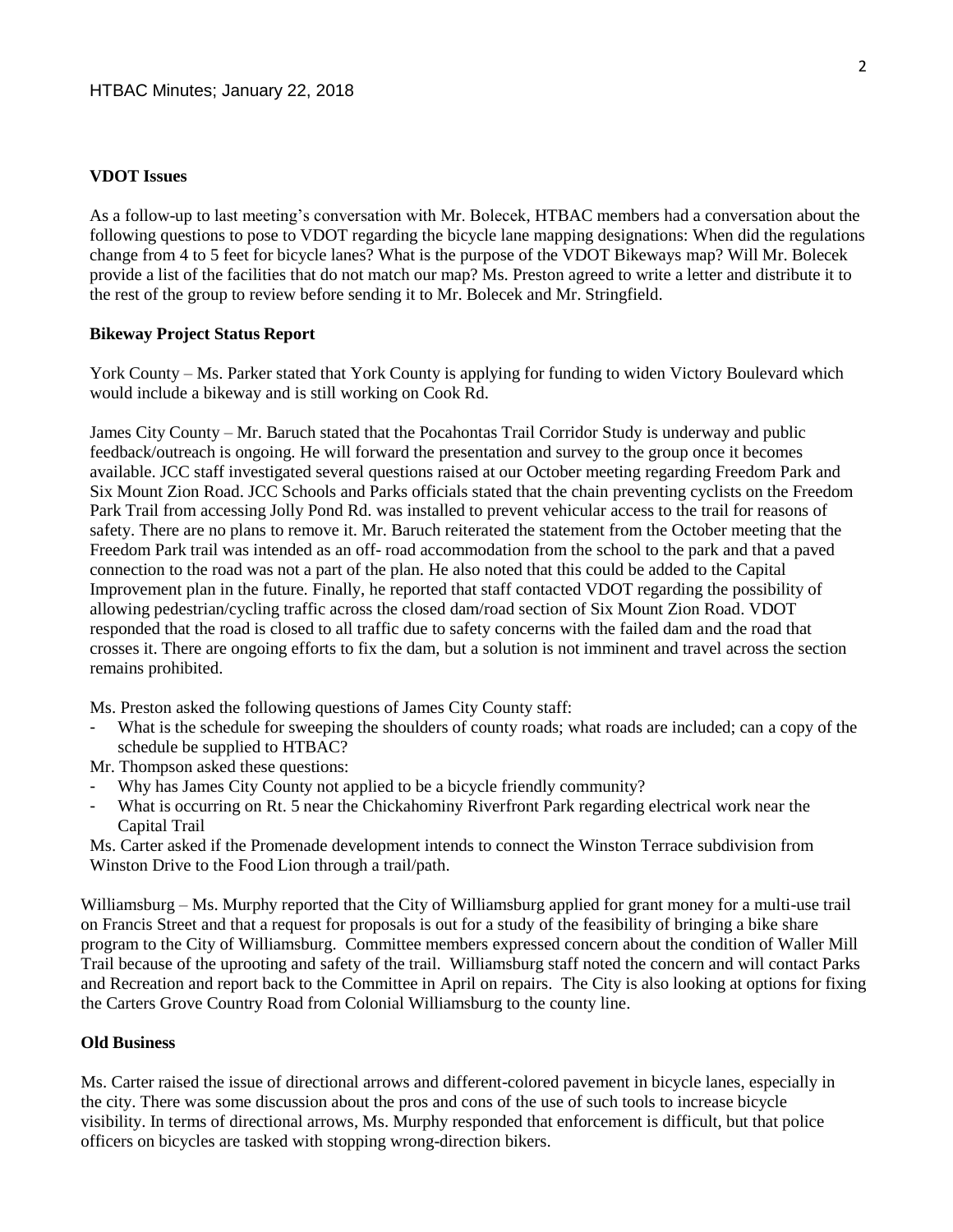## **New Business/Round Table**

Mr. Baruch informed the committee that the second public workshop for the Pocahontas Trail Corridor Study was being held on January 24 starting at 6:30 p.m. He also mentioned that James City County is researching the feasibility of adding bicycle infrastructure improvement language to the Zoning Ordinance in order to prevent developers from requesting proffers for residential developments that avoid adding accommodations for bicycles and pedestrians..

Mr. Jarrett Hann stated that HB177, a bill to outlaw the use of handheld devices to reduce distracted driving will be considered in the House this legislative session.

Meeting adjourned 8:00 p.m.

Next meeting – April 16, 2018.

*Minutes adopted April 16, 2018*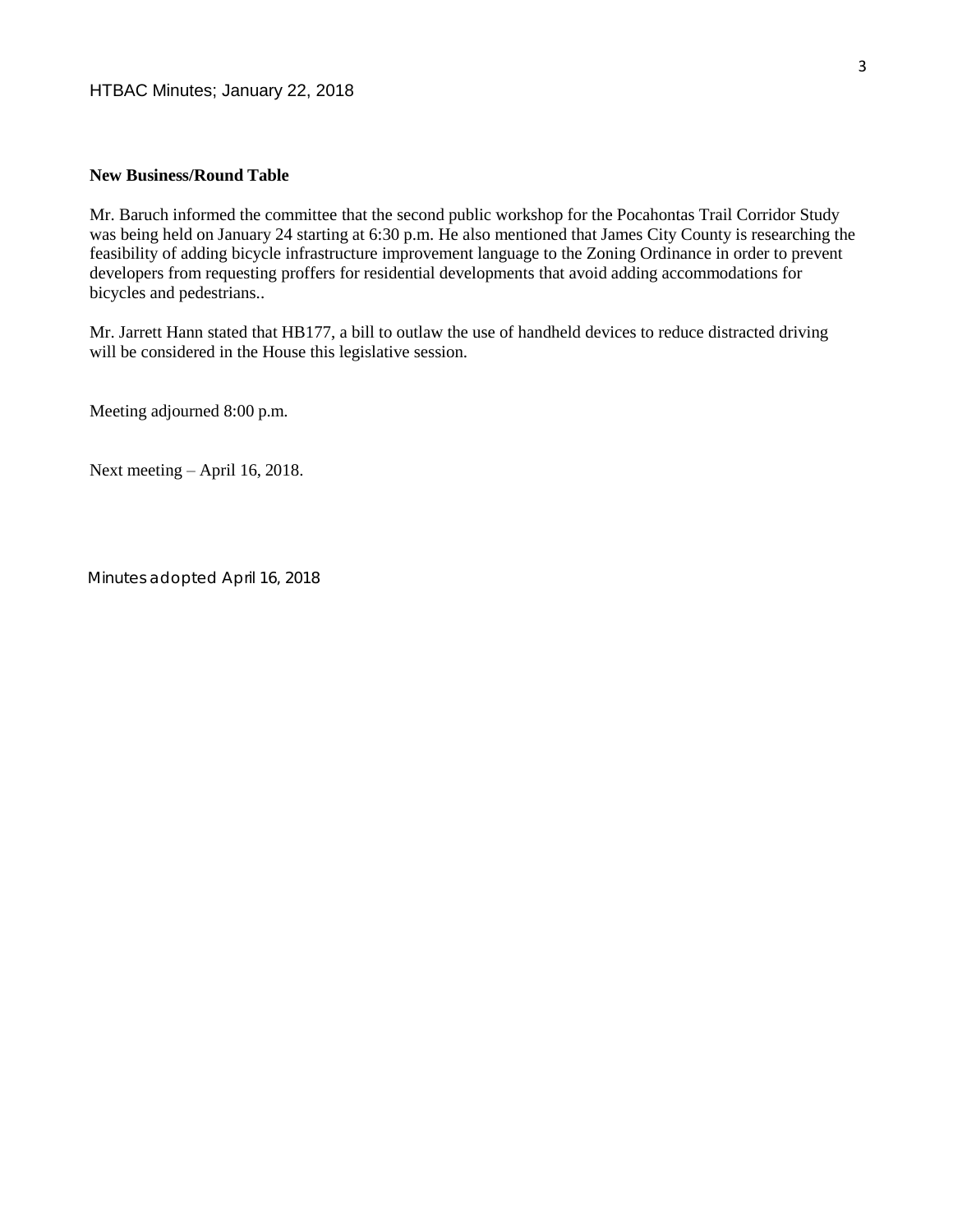

## AGENDA ITEM NO. D.1

AT THE MEETING OF THE BOARD OF DIRECTORS OF THE WILLIAMSBURG AREA TRANSIT AUTHORITY (WATA), HELD ON THE 21st DAY OF MARCH, 2018, AT 10:00 A.M. IN THE STRYKER CENTER, CITY COUNCIL CHAMBERS, 412 BOUNDARY STREET, WILLIAMSBURG, VIRGINIA 23185.

## A. CALL TO ORDER

Chair Andrew Trivette called the March meeting of the WATA Board to order and requested Mr. Zach Trogdon, Executive Director, to call the roll.

## B. ROLL CALL

## Members of the Board Present: Staff Present:

Mr. Mark Carter Coordinator

 Mr. Bill Horacio, College of William & Mary Mr. Steven Hennessee, DRPT **Absent:** Mr. Brent Haden, Pender & Coward Ms. Amanda Martin, Operations Director Mr. Mark Bellamy, York County Alternate

Mr. Andrew Trivette Mr. Zach Trogdon, Executive Director Mr. Paul Holt Mr. Josh Moore, Deputy Executive Director Mr. Kurt Reisweber The Ms. Barbara Creel, Budget & Grants Administrator Mr. Doug Powell **Maria Boone**, Safety, Security & Training Mr. Ben Goodill, Transit Planner Others Present: Ms. Eva Hanna, Secretary

Ms. Jennifer Tomes, JCC Treasurer Ms. Michele Canty, Communications Specialist

## C. PUBLIC COMMENT

As no one from the public was present, Mr. Trivette closed this section of the meeting.

## D. BOARD MINUTES

## 1. Minutes – February 21, 2018

Mr. Trivette requested a motion for approval of the minutes from the February 21, 2018 meeting. Mr. Carter made the motion, with a second from Mr. Powell. The minutes were approved by a vote of 5-0.

## E. REPORTS

- 1. Monthly Reports and Communications
	- a) Financial and Ridership Report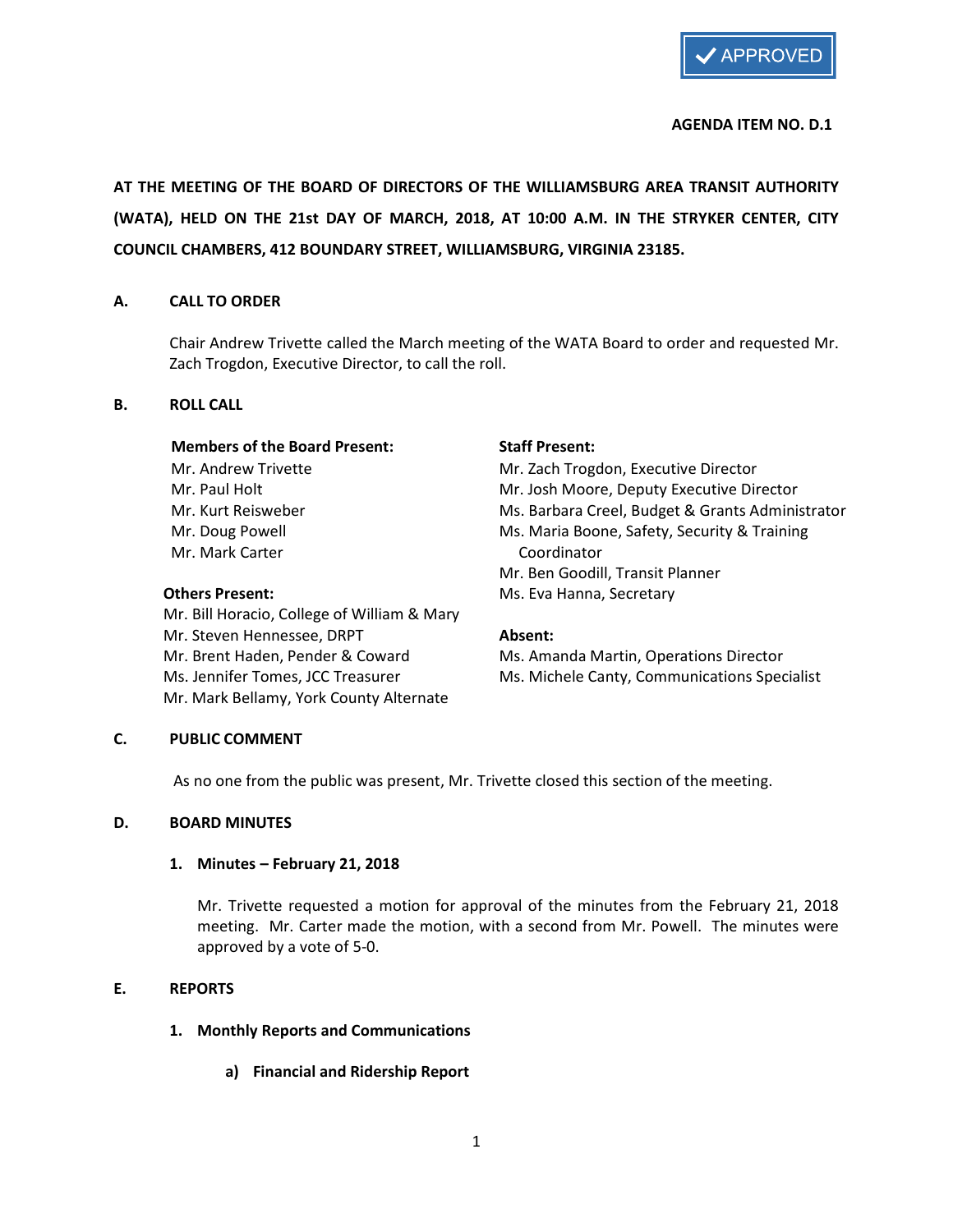Mr. Trogdon said the report is there as presented. He added that fuel continues to be below projections, farebox recovery is down due to fewer deposits and ADA ridership is down slightly.

#### b) Executive Director Report

Mr. Trogdon said the report is there as presented. He also mentioned that WATA has taken delivery of some new buses and is preparing to put them in service.

## F. CLOSED SESSION

- 1. Consideration of the investment of public funds where competition or bargaining is involved, where, if made public initially, the financial interest of the government unit would be adversely affected pursuant to Section 2.2-3711 (A) (6) of the Code of Virginia, Proposed Resolution #R18-25
- 2. Consideration of the acquisition of real property for the WATA facilities pursuant to Section 2.2-3711 (A) (3) of the Code of Virginia, Proposed Resolution #R18-25
- 3. Consideration of personnel matters involving staff, pursuant to Section 2.2-3711 (A) (1) of the Code of Virginia, Proposed Resolution #R18-25

Mr. Holt read the statements and made the motion with a second by Mr. Powell, to enter into Closed Session.

The motion passed by a Board vote of 5-0.

At 10:04 a.m., Mr. Trivette commenced the Closed Session. Mr. Brent Haden of Pender & Coward, Mr. Moore, Ms. Creel and Mr. Bellamy were also present. Mr. Reisweber was not in attendance the entire time. During the discussion of the Executive Director's Agreement, Mr. Trogdon, Mr. Moore, Ms. Creel and Mr. Haden were not in attendance.

At 11:05 a.m., Mr. Trivette reconvened the Board in Open Session.

Mr. Carter made a motion, with a second by Mr. Powell, to adopt the Closed Session Certification.

The motion passed by a Board vote of 4-0 (minus Mr. Reisweber).

| Aye     |
|---------|
| Ave     |
| Abstain |
|         |
| Aye     |
|         |

## R E S O L U T I O N #R18-25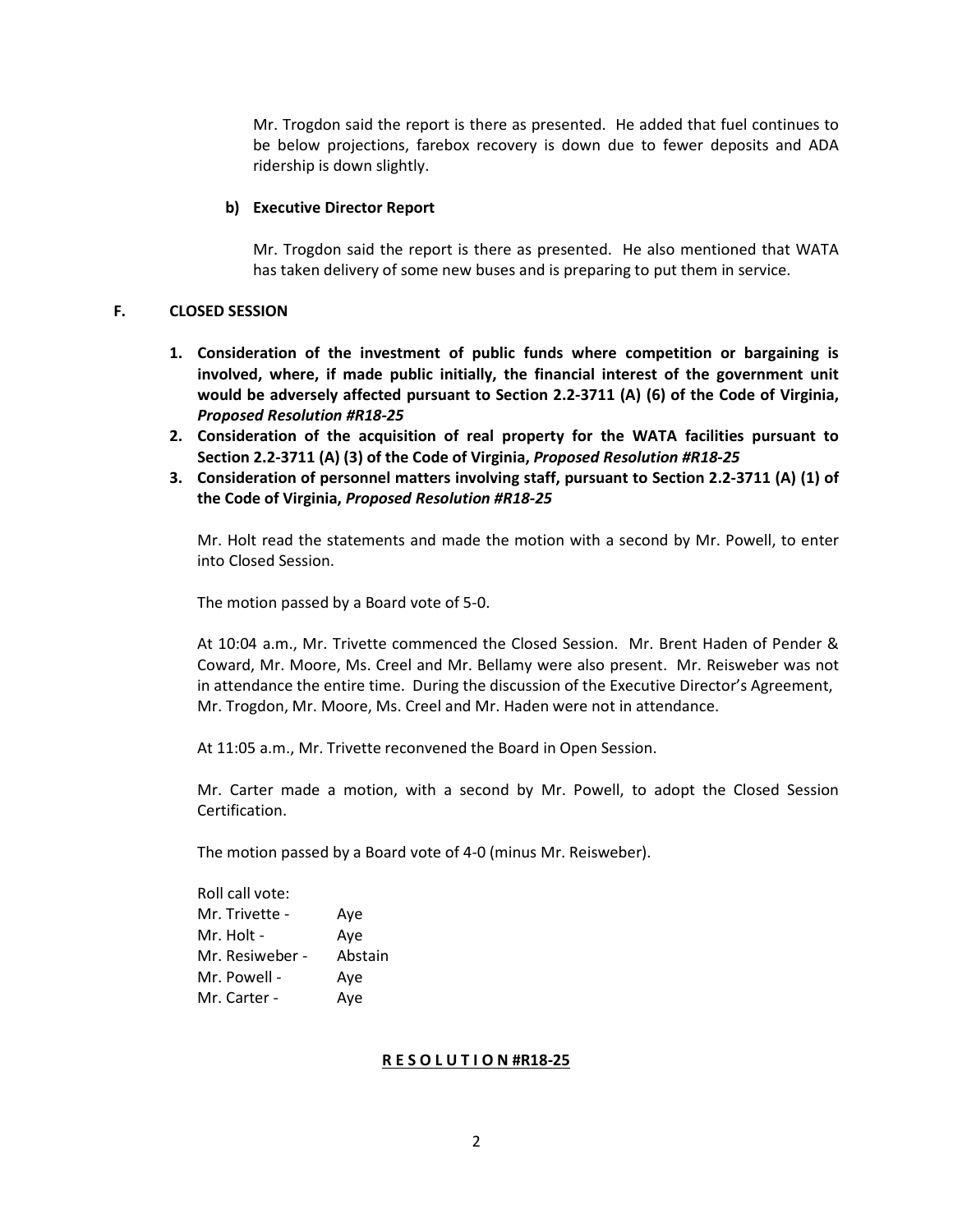## CERTIFICATION OF CLOSED MEETING

- WHEREAS, the Williamsburg Area Transit Authority Board of Directors of the has convened in a closed session on this date pursuant to an affirmative recorded vote and in accordance with the provisions of the Freedom of Information Act; and
- WHEREAS, Section 2.2-3712 of the Code of Virginia requires a certification by the Board that such closed session was conducted in conformity with Virginia law.
- NOW, THEREFORE, BE IT RESOLVED that the Board of Directors of the Williamsburg Area Transit Authority hereby certifies that, to the best of each member's knowledge: i) only public business matters lawfully exempted from open meeting requirements by Virginia law were discussed in closed session to which this certification resolution applies; and ii) only such public business matters as were identified in the motion(s) convening closed session were heard, discussed, or considered by the Board.

## G. UNFINISHED BUSINESS

## 1. The Colonial Williamsburg Bus Service and Lease Purchase Agreements, Proposed Resolution #R18-26

Mr. Trogdon stated the Bus Service and Lease Purchase Agreements have been worked on for several months with both legal counsels and the Board, and is now ready for approval. The terms are: the Bus Service Agreement, the expiration is December 31, 2019 and for the Lease Purchase Option, the expiration is March 31, 2020.

There being no discussion, Mr. Trivette asked for a motion to approve the resolution. Mr. Powell made the motion with a second by Mr. Carter. The resolution was adopted by a Board vote of 4-0, with Mr. Reisweber abstaining.

## R E S O L U T I O N #R18-26

## THE COLONIAL WILLIAMSBURG FOUNDATION BUS AND SERVICE AGREEMENTS

- WHEREAS, the Williamsburg Area Transit Authority (WATA) and The Colonial Williamsburg Foundation (CWF) have each realized benefits from partnering on the provision of transportation services in the Williamsburg area; and
- WHEREAS, agreements governing the partnership are still in use and have enabled the partnership to endure to the present; and
- WHEREAS, these agreements need to be renewed and amended to ensure that they are in accord with current practice; and
- WHEREAS, the Board of Directors (the "Board") of the Williamsburg Area Transit Authority; (WATA) desires to amend the Bus Service Agreement with The Colonial Williamsburg Foundation; and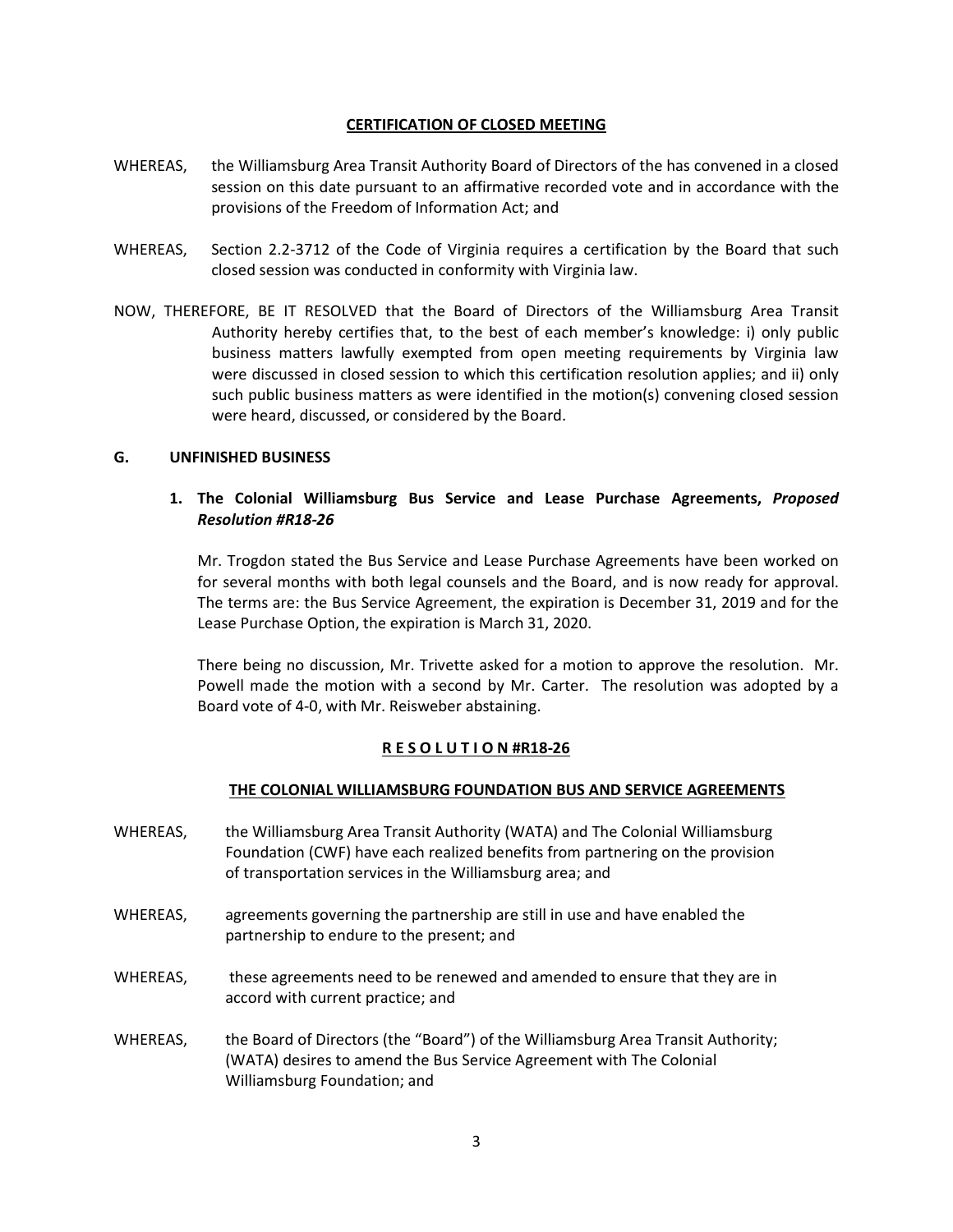- WHEREAS, the Board of Directors (the "Board") of the Williamsburg Area Transit Authority; (WATA) also desires to amend and restate the Lease and Purchase Option Agreements with The Colonial Williamsburg Foundation dated May 30, 2003, October 11, 2005, and March 20, 2009.
- NOW, THEREFORE BE IT RESOLVED that the Board of Directors of the Williamsburg Area Transit Authority hereby authorizes and approves the Amended and Restated Lease and Purchase Option Agreement and the First Amendment to The Colonial Williamsburg Foundation Bus Service Agreement under the terms as presented.

## H. NEW BUSINESS

## 1. Northern Hub Project Management Study Award, Proposed Resolution #R18-27

Mr. Trogdon said this has been a topic of discussion for several years and this is the first step in developing a transfer center close to where the one at the old Williamsburg Outlet Mall was. Kimley-Horn has been retained to conduct a feasibility study and do the preliminary environmental work, which their work plan forecast to take about 13 months. Discussion took place on the local share already being in the budget, some deliverables will be presented to the Board in 3-4 months and the building could potentially be under construction in two (2) years.

There being no further discussion, Mr. Trivette asked for a motion to approve the resolution. Mr. Holt made the motion with a second by Mr. Powell. The resolution was adopted by a Board vote of 5-0.

## R E S O L U T I O N #R18-27

## CONTRACT AWARD – NORTHERN TRANSFER HUB FACILITY PROJECT MANAGEMENT SERVICES

- WHEREAS, the Williamsburg Area Transit Authority seeks to engage a qualified firm to perform a project management services for the development of a transfer facility in the northern section of the service area.
- NOW, THEREFORE, BE IT RESOLVED that the Board of Directors of the Williamsburg Area Transit Authority authorizes the award of a contract for project management services for a northern transfer hub facility to Kimley-Horn and Associates, Inc., in the amount of \$231,562.00 and in accordance with WATA's procurement policies and procedures.

## Revenues:

|       | Federal Grant \$185,250.00 |              |
|-------|----------------------------|--------------|
|       | <b>State Grant</b>         | \$37,050.0   |
|       | Local                      | \$9,262.00   |
| Total |                            | \$231,562.00 |
|       |                            |              |

## Expenses: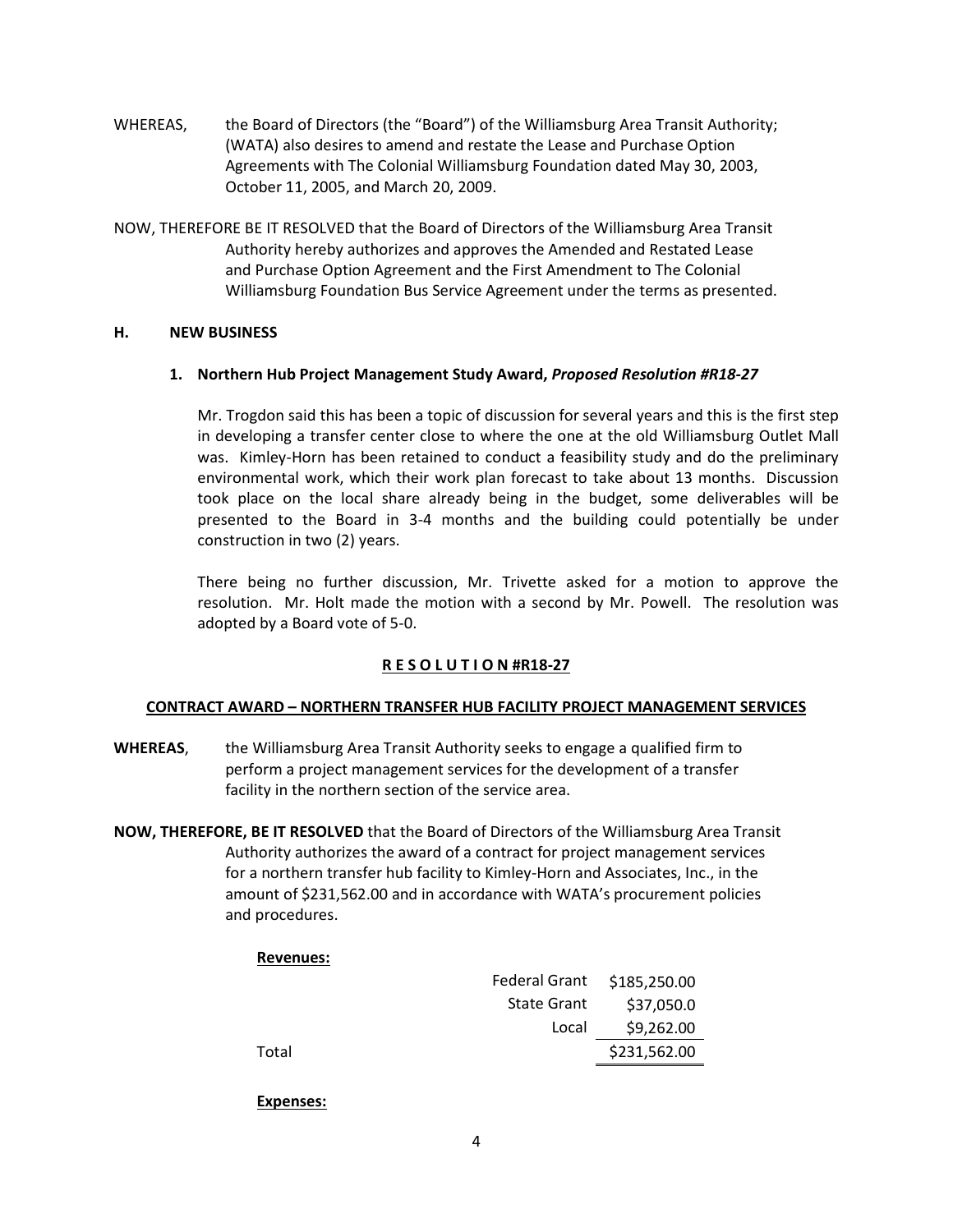Facility Project Management Services \$231,562.00

## 2. Local Cost Allocation Study Contract Award, Proposed Resolution #R18-28

Mr. Trogdon stated that this had to be resolicited in order to get a qualified offer. WSP USA, Inc. was chosen. The Cooperative Service Agreement and previous studies were provided for guidance. He added their scope will also include ridership numbers and leases. He added that the vendor will need engagement from the Board and staff.

There being no further discussion, Mr. Trivette asked for a motion to approve the resolution. Mr. Carter made the motion with a second by Mr. Powell. The resolution was adopted by a Board vote of 5-0.

## R E S O L U T I O N #R18-28

## CONTRACT AWARD – MEMBER JURISDICTION CONTRIBUTIONS OPERATIONS ANALYSIS

WHEREAS, the Williamsburg Area Transit Authority seeks to engage a qualified firm to perform a required Member Jurisdiction Contributions Operations Analysis.

NOW, THEREFORE, BE IT RESOLVED that the Board of Directors of the Williamsburg Area Transit Authority, authorizes the award of a contract for the Member Jurisdiction Contributions Operations Analysis WSP USA, Inc., in the amount of \$75,000 and in accordance with WATA's procurement policies and procedures.

| <b>Revenues:</b> |                                       |             |
|------------------|---------------------------------------|-------------|
|                  | <b>State Grant</b>                    | \$37,500.00 |
|                  | Local                                 | \$37,500.00 |
| Total            |                                       | \$75,000.00 |
|                  |                                       |             |
| Expenses:        |                                       |             |
|                  | <b>Locality Cost Allocation Study</b> | \$75,000.00 |

## 3. Medium Duty Contract Award, Proposed Resolution #R18-29

Mr. Trogdon said that the vehicle is being purchased from Sonny Merryman using a state contract. In July, a bus delivered from Rohrer Enterprises was deemed unacceptable and consequently rejected. No money was lost on the transaction.

There being no further discussion, Mr. Trivette asked for a motion to approve the resolution. Mr. Powell made the motion with a second by Mr. Carter. The resolution was adopted by a Board vote of 5-0.

## R E S O L U T I O N #R18-29

## CONTRACT AWARD – MEDIUM-DUTY BOC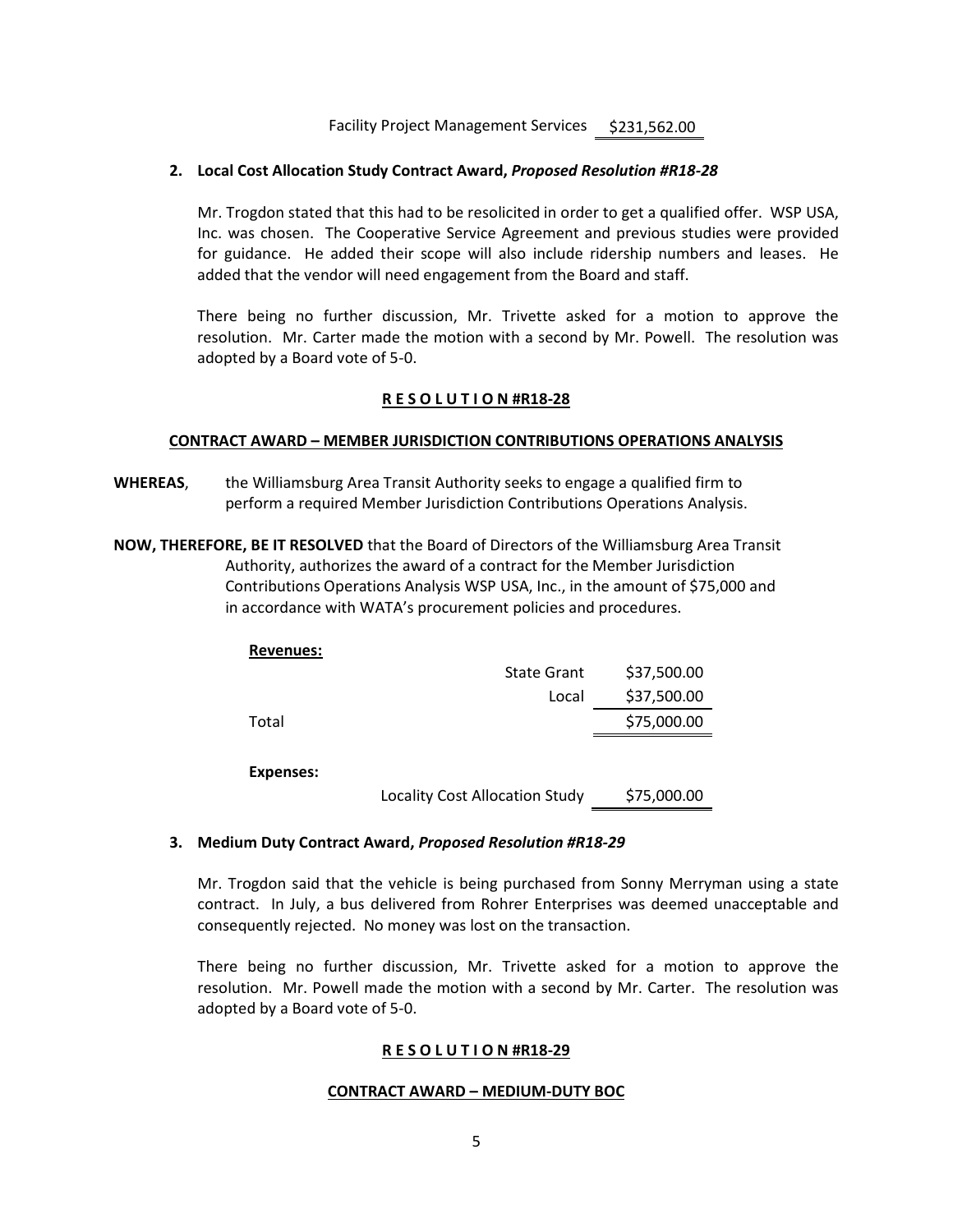- WHEREAS, the Authority seeks to expand its current transit fleet to continue to provide safe, reliable and efficient transit service.
- NOW, THEREFORE, BE IT RESOLVED that the Board of Directors of Williamsburg Area Transit Authority, authorizes the purchase of one (1) 25-foot, Medium Duty, Body-On- Chassis from Sonny Merryman, Inc., utilizing Virginia State Contract Number E194-74640, to expand the Authority's current transit fleet. The WATA Board also authorizes the Executive Director, or designee, to negotiate and execute all documents necessary to fulfill the purchase of the capital asset in the amount of \$168,826 and in accordance with WATA's procurement policies and procedures.

## Revenues:

|                  | <b>Federal Grant</b>      | \$93,723.20 |
|------------------|---------------------------|-------------|
|                  | <b>State Grant</b>        | \$18,744.64 |
|                  | Local                     | \$4,686.16  |
| Total            |                           | \$168,826   |
|                  |                           |             |
| <b>Expenses:</b> |                           |             |
|                  | Medium Duty Low Floor BOC | \$168,826   |

## 4. FY18 Proposed Budget Adjustment, Proposed Resolution #R18-30

- a. New Town Bus/Transit Facilities Proffer \$3,000
- b. New Town Bus/Transit Facilities Proffer \$37,250
- c. Williamsburg LEAD Class Bench Maintenance \$3,600

Mr. Trogdon stated that there are various proffers in certain sections of New Town which staff and New Town are working on. Also, a Williamsburg LEAD class that had helped construct benches at several stops has also donated funds to maintain the benches. The funds need to be put into the FY18 budget.

There being no further discussion, Mr. Trivette asked for a motion to approve the resolution. Mr. Holt made the motion with a second by Mr. Powell. The resolution was adopted by a Board vote of 5-0.

## R E S O L U T I O N #R18-30

## FY 2018 – PROPOSED BUDGET ADJUSTMENTS

- WHEREAS, WATA is adjusting the FY 2018 Budget to include additional revenue from two (2) proffers from New Town, LLC for bus/transit specific related items for designated space in the New Town area; and
- WHEREA, WATA has also received funds from the Williamsburg Chamber of Commerce for the maintenance and repairs of benched provided by the Leadership Historic Triangle Bench Project.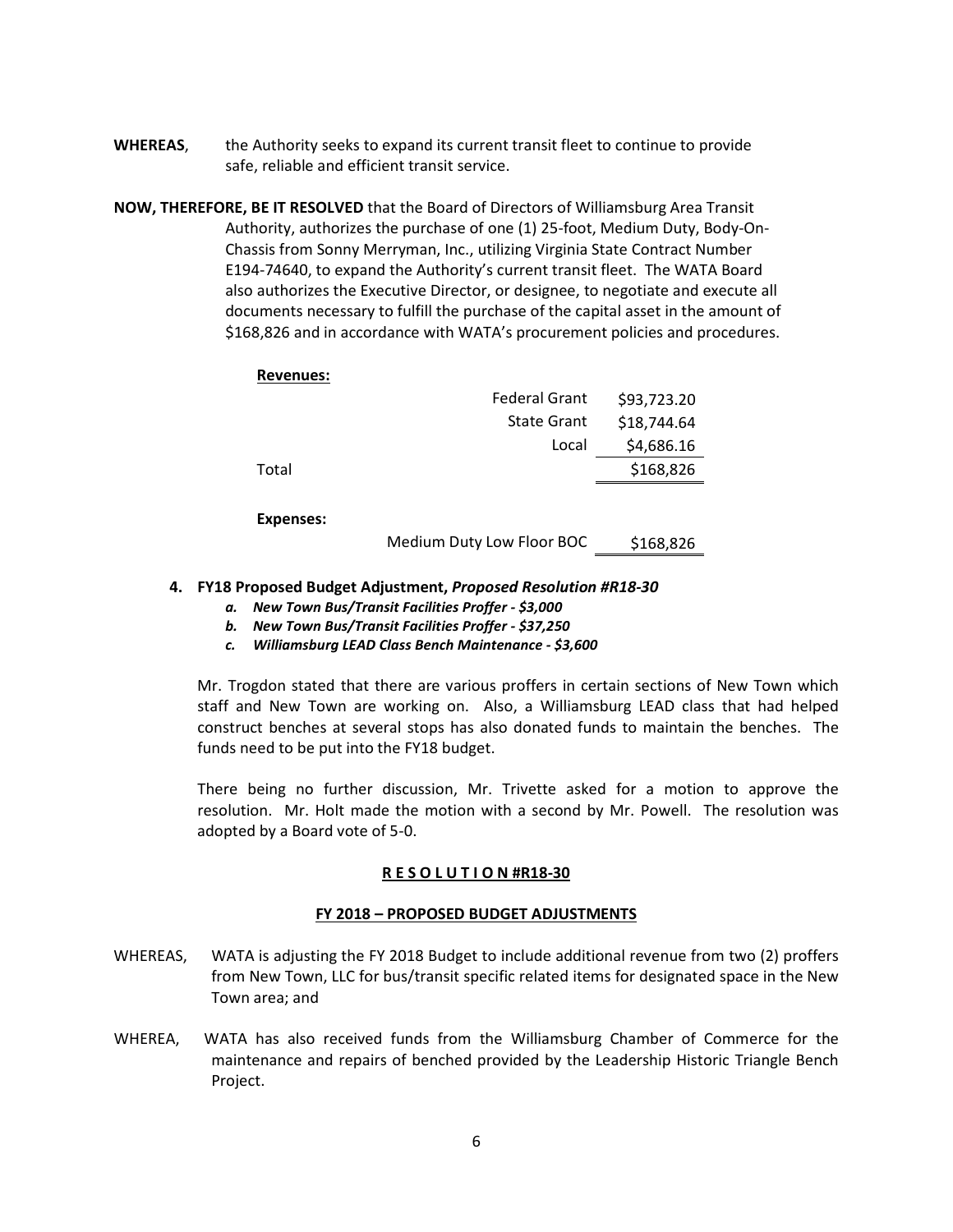NOW, THEREFORE, BE IT RESOLVED that the Board of Directors of Williamsburg Area Transit Authority, hereby adopts the following adjustment in FY 2018 revenues and expenditures:

BE IT FURTHER RESOLVED that the Board of Directors of Williamsburg Area Transit Authority approves the adjustments to Fiscal Year 2018 budget in the amount of \$43,850.

| Expenses |                              |       |          |          |
|----------|------------------------------|-------|----------|----------|
|          | New Town Proffer Section 2&3 |       | \$37,250 | \$37,250 |
|          | New Town Proffer Section 2&4 |       | \$3,000  | \$3,000  |
|          | LHT Bench Project            |       | \$3,600  | \$3,600  |
|          |                              |       |          | \$43,850 |
| Revenues |                              |       |          |          |
|          | New Town Proffer Section 2&3 |       | \$37,250 | \$37,250 |
|          | New Town Proffer Section 2&4 |       | \$3,000  | \$3,000  |
|          | LHT Bench Project            |       | \$3,600  | \$3,600  |
|          |                              | Total |          | \$43,850 |

## 5. First Transit Contract Renewal, Proposed Resolution #R18-31

Mr. Trogdon said this is year eight (8) of the 10 year contract and renewals need to be approved by the Board due to the amount of the potential contract ceiling expenditure.

There being no further discussion, Mr. Trivette asked for a motion to approve the resolution. Mr. Carter made the motion with a second by Mr. Powell. The resolution was adopted by a Board vote of 5-0.

#### RESOLUTION #R18-31

## CONTRACT CII-001 RENEWAL AUTHORIZATION VEHICLE MAINTENANCE SERVICES, FIRST TRANSIT, INC.

- WHEREAS, the Board of Directors (the "Board") of the Williamsburg Area Transit Authority (WATA) desires to exercise the third renewal term as provided in Contract CII-001 with First Transit, Inc. for vehicle maintenance services; and
- WHEREAS, the annual contract ceiling price includes the labor, materials, and supplies necessary to provide the vehicle maintenance services ; and
- WHEREAS, the annual contract ceiling price also included an annual CPI adjustment as allowed under the Contract, which adjustment is calculated at 2.0% for contract year 2018-2019; and
- WHEREAS, the contract ceiling price for the third renewal term is calculated at \$1,632,309.84.

NOW, THEREFORE BE IT RESOLVED that the Board of Directors of the Williamsburg Area